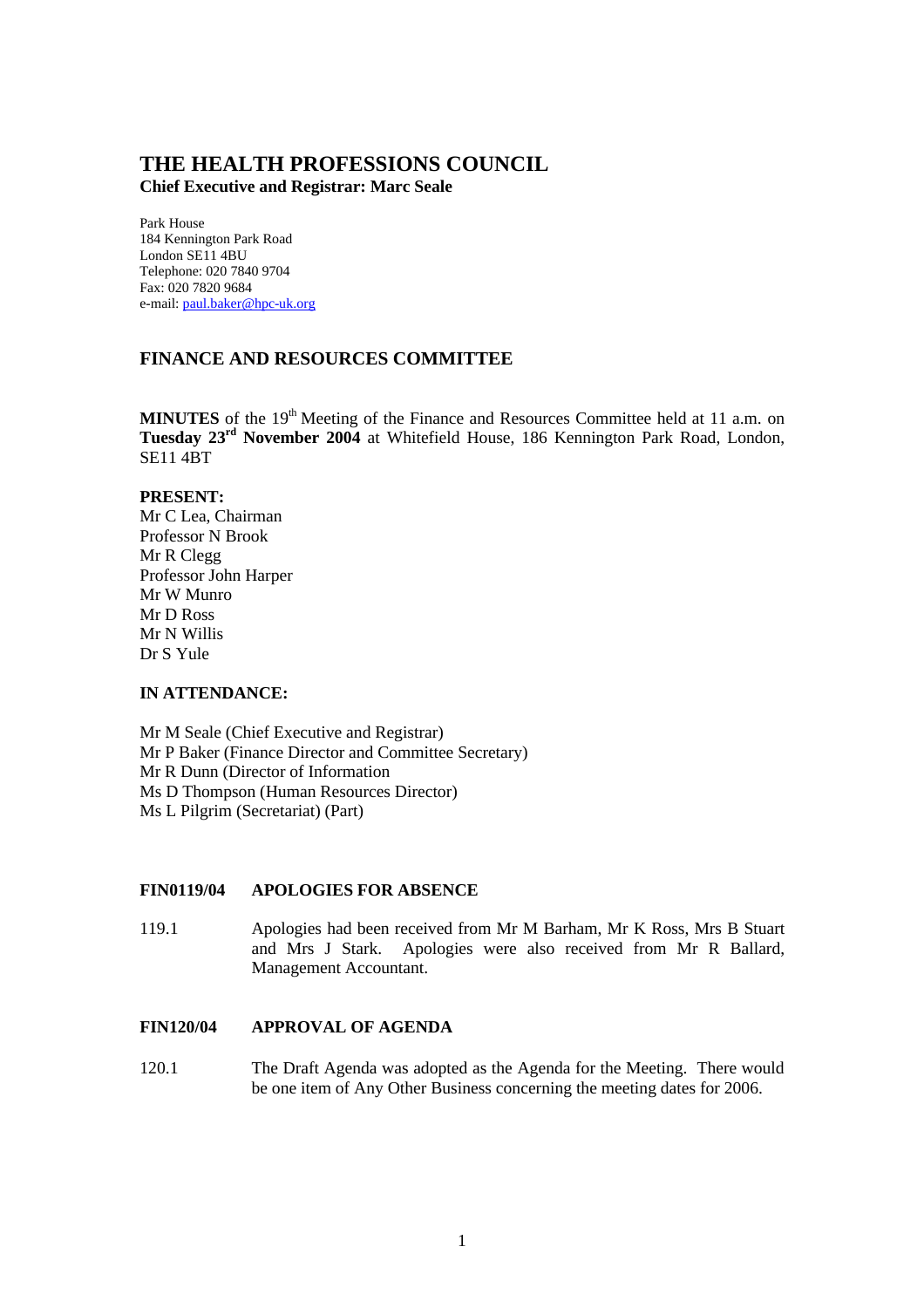# **FIN121/04 APPROVAL OF MINUTES OF THE MEETING HELD ON 21ST SEPTEMBER 2004**

121.1 With one exception, the minutes of the  $18<sup>th</sup>$  meeting of the Health Professions Council Finance and Resources Committee were confirmed as a true record and signed by the Chairman. An addition to add Mr R Dunn's apologies was made.

# **FIN122/04 MATTERS ARISING**

122.1 The Secretary reported on matters arising as follows:

## **98.1 LISA Reporting**

Work is continuing to enhance the reporting and making the system easier to audit. BDO Stoy Hayward have attended to give clear guidelines as to their requirements and recommendations. They will be re-testing the system before the end of the financial year.

#### **98.2 Legal process costs**

A paper is being taken to Council at its next meeting. Neil Willis raised the question of additional training of some partners involved in panels and registration appeals. This was ongoing – some assessors had not been getting their original decisions correct, which had led to a number of registration appeals.

#### **101.6 Departmental Strategies**

HR, IT and Finance Department Strategies are being prepared for the February committee meeting.

## **ACTION: DENISE THOMPSON, ROY DUNN AND PAUL BAKER**

## **FIN123/04 FINANCE AND OFFICE SERVICES REPORT**

- 123.1 Paul Baker, the Finance Director, presented his report.
- 123.2 The work of the department had been hampered by the Financial Accountant being off sick for most of the period and the Management Accountant being on study leave. However the financial reporting work had still been maintained.
- 123.3 £2.2 million was currently on deposit on business reserve, the money market or by bond, earning rates up to 4.63%.
- 123.4 A number of meetings had taken place and projects in connection with Risk Assessment, Professional Liaison Group budgets, hotel corporate rates and VAT on attendance allowances were either complete or ongoing.
- 123.5 With the exception of some damp work, all further building work had been curtailed for the remainder of the financial year and security guards stood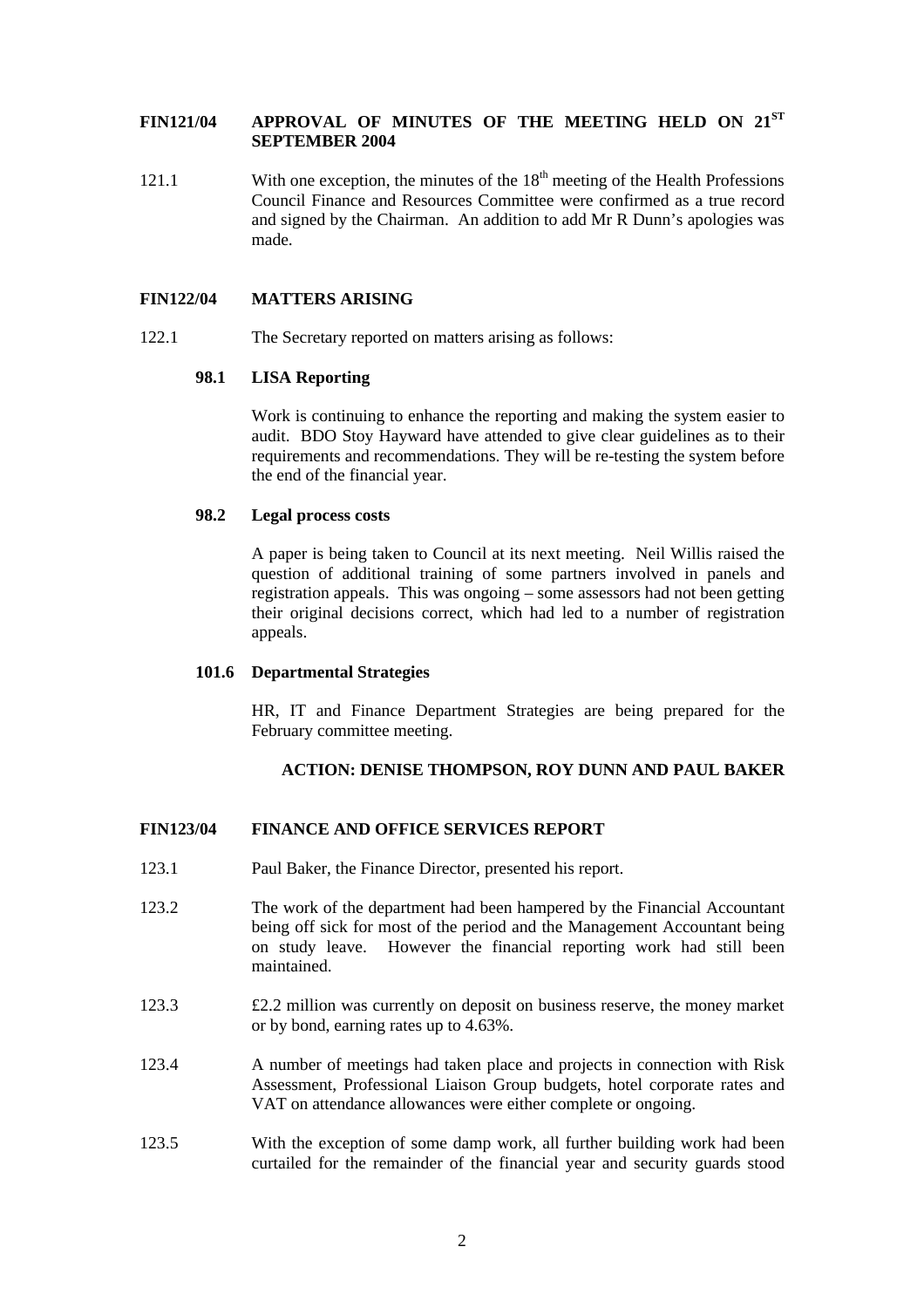down. A review of photocopying both in house and outside is being undertaken.

123.6 The Committee NOTED the paper.

# **FIN124/04 IT REPORT**

- 124.1 Roy Dunn presented the report of the Information and IT Department.
- 124.2 He updated the committee with regard to projects, document control (Freedom of Information), the Human Resource system, the Customer Service system (iExtensions on Lotus Notes), the IT helpdesk, the Bi-Application Registration Transactions (BART) project, Business Continuity, ISO registration  $(8<sup>th</sup>$  November audit successful), User Group meetings, the transfer of records with regard to Operating Department Practitioners, document scanning, and finally HPC and IT Governance. There had been no changes in personnel within the department.
- 124.3 The Committee NOTED the report.

#### **FIN125/04 HUMAN RESOURCES REPORT**

- 125.1 Denise Thompson presented the report of the Human Resources (HR) Department.
- 125.2 Appointments have been made for the Partner Manager and the HR Team Administrator. The following positions are currently being recruited: Team Administrators for Secretariat, Education and Fitness to Practise, the Manager Approvals/Monitoring and the Manager CPD/Aspirant Groups (maternity cover).
- 125.3 A partners' performance review system is under development and work continues with regard to further partner recruitment.
- 125.4 The HR Information System goes live at the end of November.
- 125.5 Various projects/matters to note include: Audit of the HR department in December, Occupational health referrals, ethnicity report for the December Council meeting, flexible working in the Registration department, a review of the dress code policy, the development of customer services standards for Registration and the roll out of IT training from January.
- 125.6 The Committee NOTED the report.

# **FIN126/04 ATTENDANCE ALLOWANCES**

126.1 At its last meeting the Committee agreed that the rates for partners should remain at their present levels for the future and it was confirmed that no allowances for preparation time should be paid. It noted that it was for Council to look at the feasibility of changing rates for Council members in due course.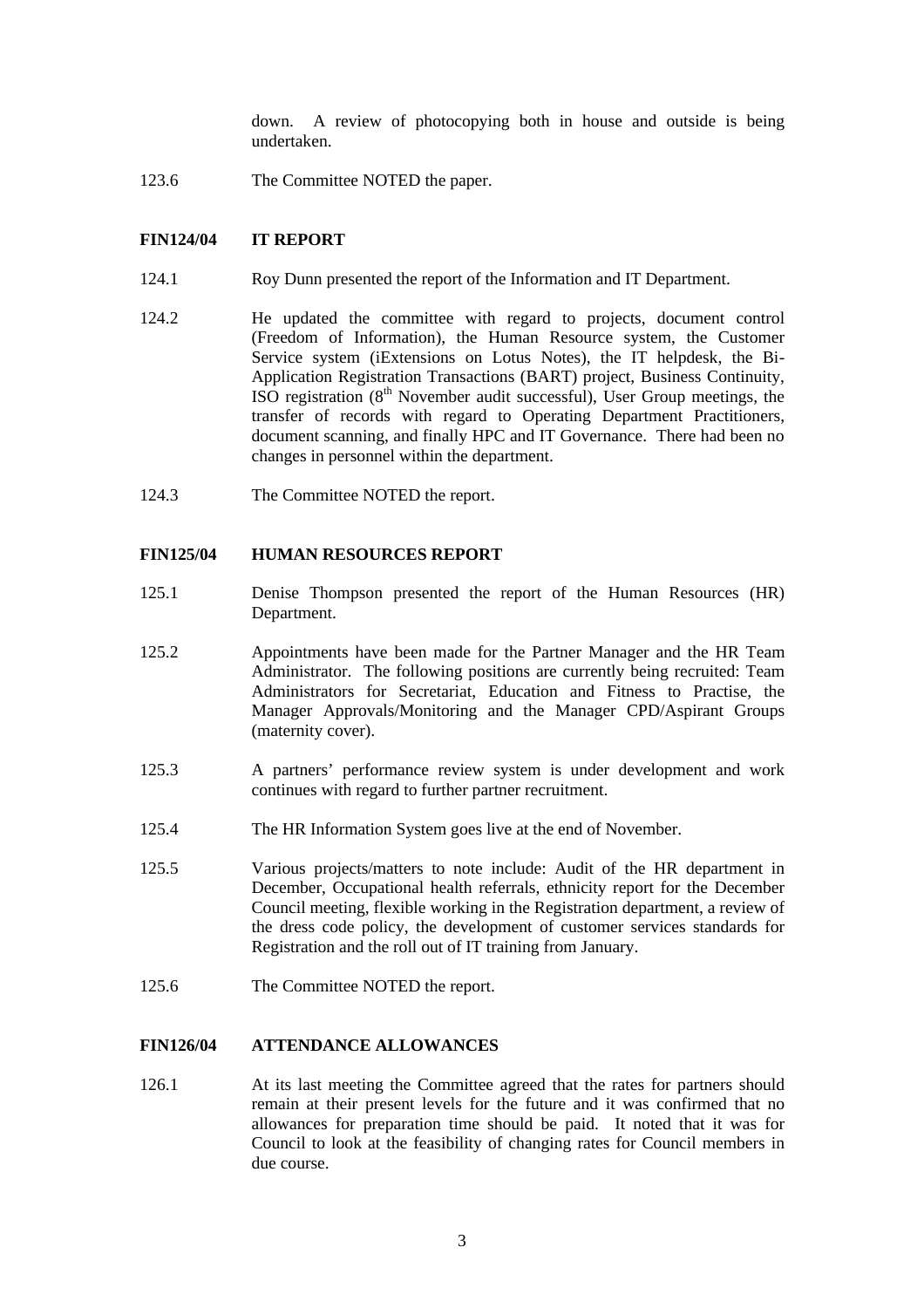- 126.2 At its meeting in October the Council noted that members who had concerns about this issue should write to the Chief Executive. A paper outlining these concerns would be presented to the Finance and Resources Committee.
- 126.3 Comments had been received from two Council members. These were discussed.
- 126.4 Having considered the two submissions from Council members concerning Attendance Allowances and the payment of Preparation Time, the Committee AGREED no change to its former decision that the rates for partners should remain at their present levels and that no allowances for preparation time should be paid.
- 126.5 A late submission had been received from Keith Ross. This concerned the rates payable to Council Members and Partners, rather than the concept of Preparation Time. It was pointed out that in the 5-year plan there was no provision for increases until 2008/9 when such increases might be covered by a rise in registration fee rates. Non-inclusion in the 5-year plan did not preclude adjusting these rates when annual budgets are set. The Committee decided that this could be considered when setting the 2005/6 budget.

## **ACTION: PAUL BAKER**

## **FIN127/04 RISK ASSESSMENT**

- 127.1 Paul Baker presented the six-monthly updated Risk Assessment document which showed changes since April. Some of the changes acknowledged the revised and enhanced procedures made in order to gain ISO certification.
- 127.2 The Committee deferred approval of the paper and called for executive comments on the items shown as High Risk (coloured red on the paper).

## **ACTION: PAUL BAKER**

## **FIN128/04 PROFESSIONAL LIAISON GROUPS (PLGs) - BUDGETS**

- 128.1 Council required that a paper concerning the budgetary implications of the Professional Liaison Groups be put to its December Council meeting. As budgets are primarily the prerogative of the Finance & Resources Committee the paper has been put to this committee. There was a requirement to consider whether participants who are not Council or Committee members should receive attendance allowances for their work.
- 128.2 Budgetary considerations for PLGs are complex and like all committees are particularly influenced by where participants come from.
- 128.3 Currently there are 3 PLGs operating or about to operate, viz.

1. Health and Disability PLG – this has had one meeting; there are likely to be two further ones before the end of the financial year and a further three during 2005/6.

2. Curriculum Guidance PLG – This is likely to start in 2005.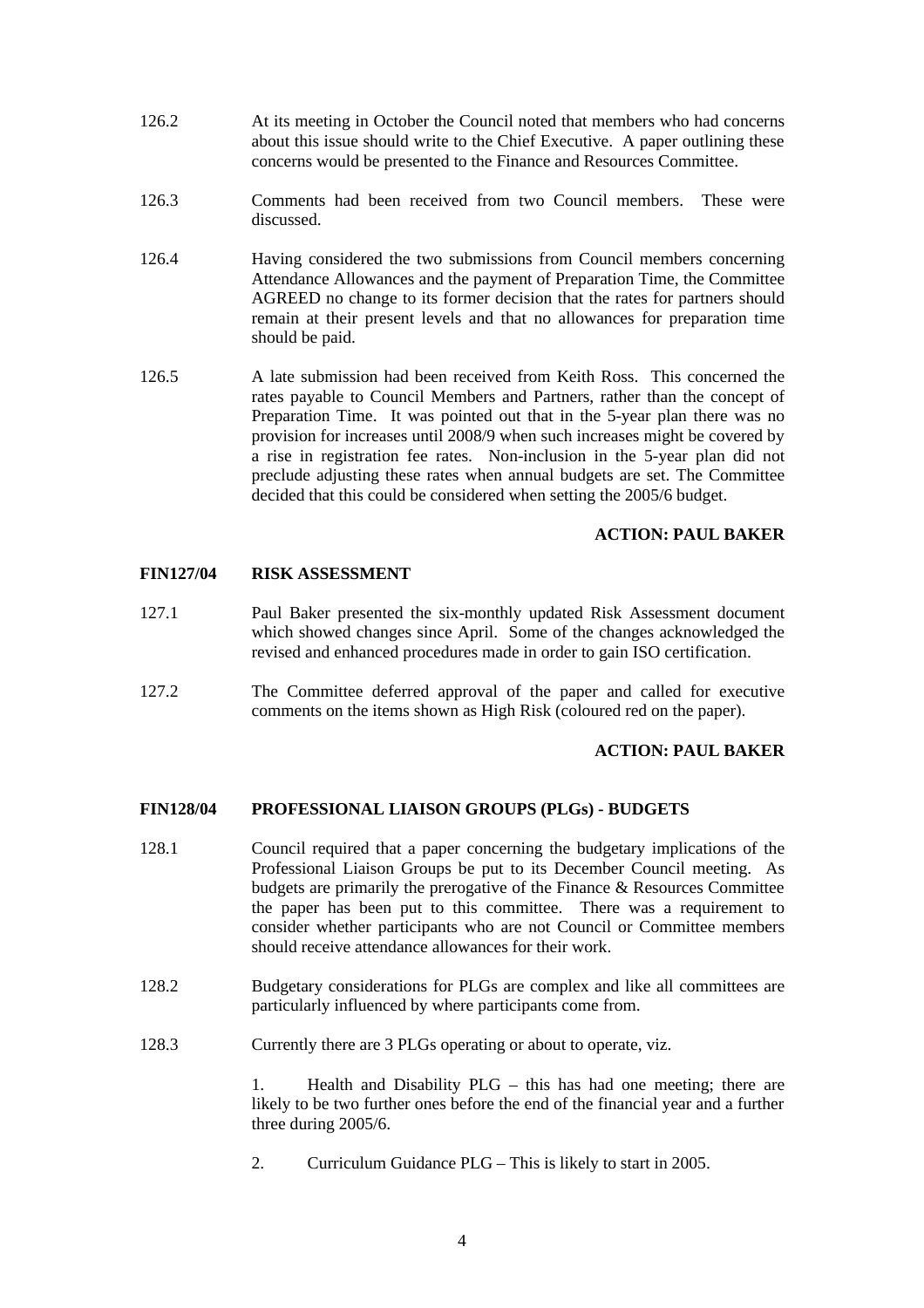3. Standards of Proficiency (Amendments) PLG – This is likely to start later in 2005.

A budget was set for 2004/5 in the sum of £5,000. £9000 has been spent in the year. Clearly the unplanned (in budgetary terms) setting up of PLGs during the year is not satisfactory.

Using the Health and Disciplinary PLG as a model, **each meeting can currently cost up to £4,000 without paying non-Council members**.

If each committee has 6 meetings, the cost rises to £24,000. The three PLGs will cost £72,000, albeit spread over 2 financial years.

The introduction of attendance allowances (9 @ £130) will increase the cost of each meeting by £1,170 to £5,170. Thus each PLG will total £31,020 and the 3 together will total £93,060 (an increase of £21,060).

Obviously these costs include estimates and assume 100% attendance rates.

- 128.4 The feeling of the meeting was that payments should not be paid to other organisations when there is a mutual interest in the subject matter of the PLG. It was also considered that perhaps the £4,000 cost of a meeting should be used to commission work to be done on behalf of the PLG, rather than have so many meetings.
- 128.5 The Committee AGREED the following:

1. That PLG spend for the remainder of this financial year is to be reported as an adverse variance and that provision for spend in 2005/6 be included in the budget.

2. That no attendance allowances be paid to non-Council members of PLGs or their employers. This would be reviewed again in time for the 2006/7 budget.

# **FIN129/04 AUDIT COMMITTEE MEETING 23rd November 2004**

- 129.1 The Chairman of the Audit Committee, Sandy Yule, reported that a meeting of the Audit Committee had taken place earlier that morning. Representatives from BDO Stoy Hayward and the National Audit Office had attended.
- 129.2 The meeting primarily covered the written report from the National Audit Office on the previous financial year's audit to  $31<sup>st</sup>$  March 2004 and the Internal Audit Work on Purchasing and Payments undertaken this autumn.
- 129.3 Both organisations had come up with a number of recommendations although it was stressed that there were no serious weaknesses. The various matters would be reported in the minutes of the meeting which would be passed to the Finance & Resources Committee.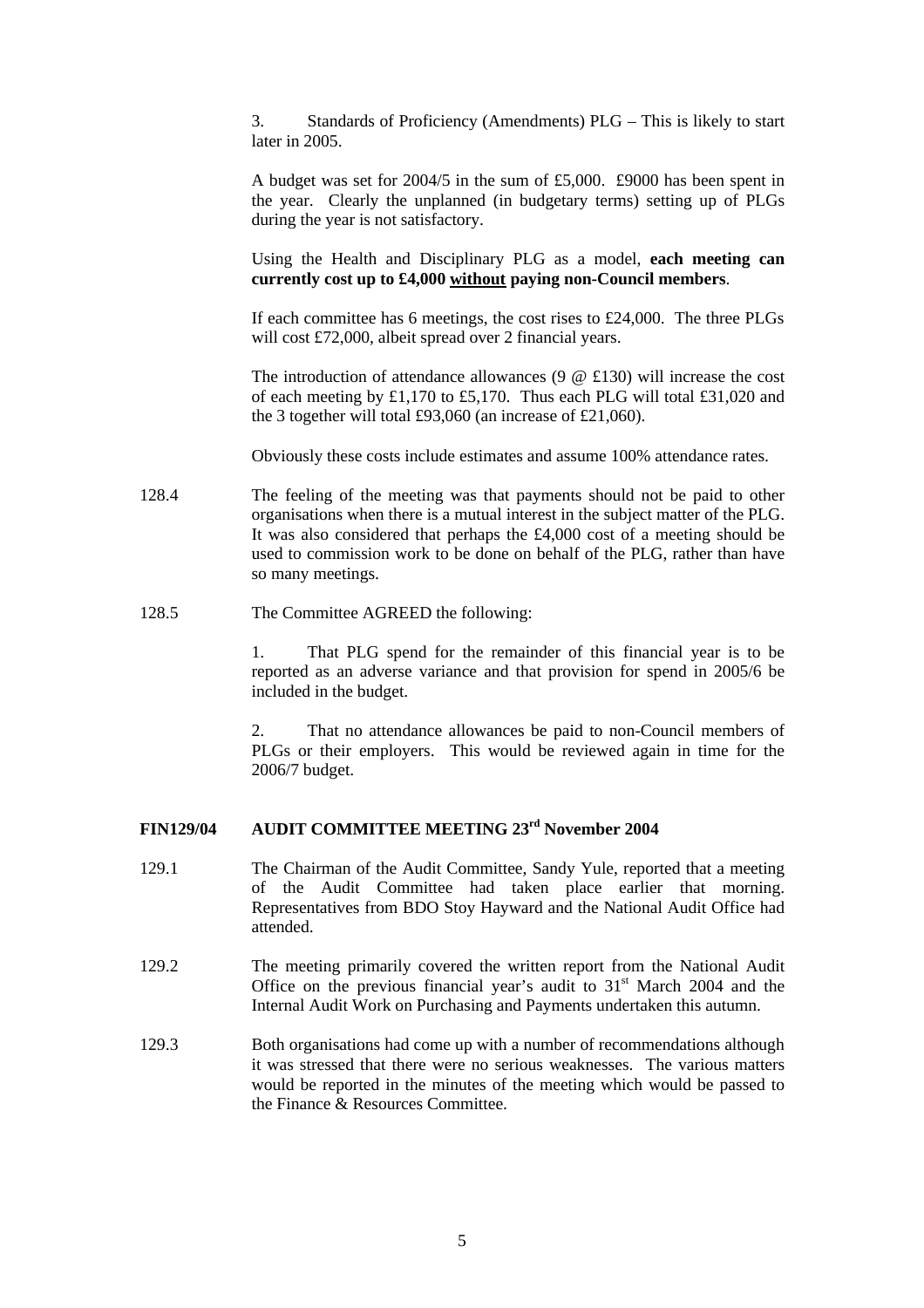129.4 The Secretary had been asked to report back on the progress on implementing the recommendations at the next meeting of the Audit Committee.

## **ACTION: PAUL BAKER**

- 129.5 The meeting had also agreed a timetable for the work connected with the preparation and audit of the Financial Statements for the year ending  $31<sup>st</sup>$ March 2005 and their subsequent inclusion in the Annual Report.
- 129.6 The postponed Audit Committee training day with the NAO had been postponed until  $25<sup>th</sup>$  February. Any member of the Finance & Resources Committee who wished to attend should contact Paul Baker for arrangements to be made.
- 129.7 The Committee NOTED the verbal report.

## **FIN130/04 HOTEL CORPORATE RATES**

- 130.1 At the last meeting the Committee agreed that the Finance Staff implement a scheme whereby P&O Travel arrange hotel accommodation for all categories at discounted corporate rates not exceeding permitted levels of expenditure, with one monthly settlement to P&O Travel.
- 130.2 Arrangements have now been put in place and revised booking procedures were shown to the committee. Procedures for the booking of meeting rooms outside Park House and conference venues are currently being arranged.
- 130.3 Barbara Stuart had indicated (by e-mail) that she was concerned by the arrangements for travel, which put some emphasis on low-cost airlines.
- 130.4 The Committee NOTED the procedures document.

# **FIN131/04 VAT ON ATTENDANCE ALLOWANCES**

- 131.1 Council requested at its October meeting that a paper on VAT on Attendance Allowances be put to the next meeting of the Finance & Resources Committee.
- 131.2 The underlying point here is that committee members who are self-employed and are VAT-registered feel disadvantaged in comparison with those who are not.
- 131.3 We budget to pay, and indeed do pay, a maximum sum for allowances. We do not allow VAT-registered Council or Committee Members or Partners to charge VAT on top of that. That is because we are not VAT-registered and cannot be under the Order in Council (Schedule 4 (Article 48) Paragraph 6:

#### *The Value Added Tax Act 1994 (c.23)*

*In Part II of Schedule 9 to the Value Added Tax Act 1994 (exempt supplies of goods and services), in item 1© in group 7 (health and welfare), for "any register kept under the Professions Supplementary to Medicine Act 1960" there shall be substituted "the Health Professions Order 2001".*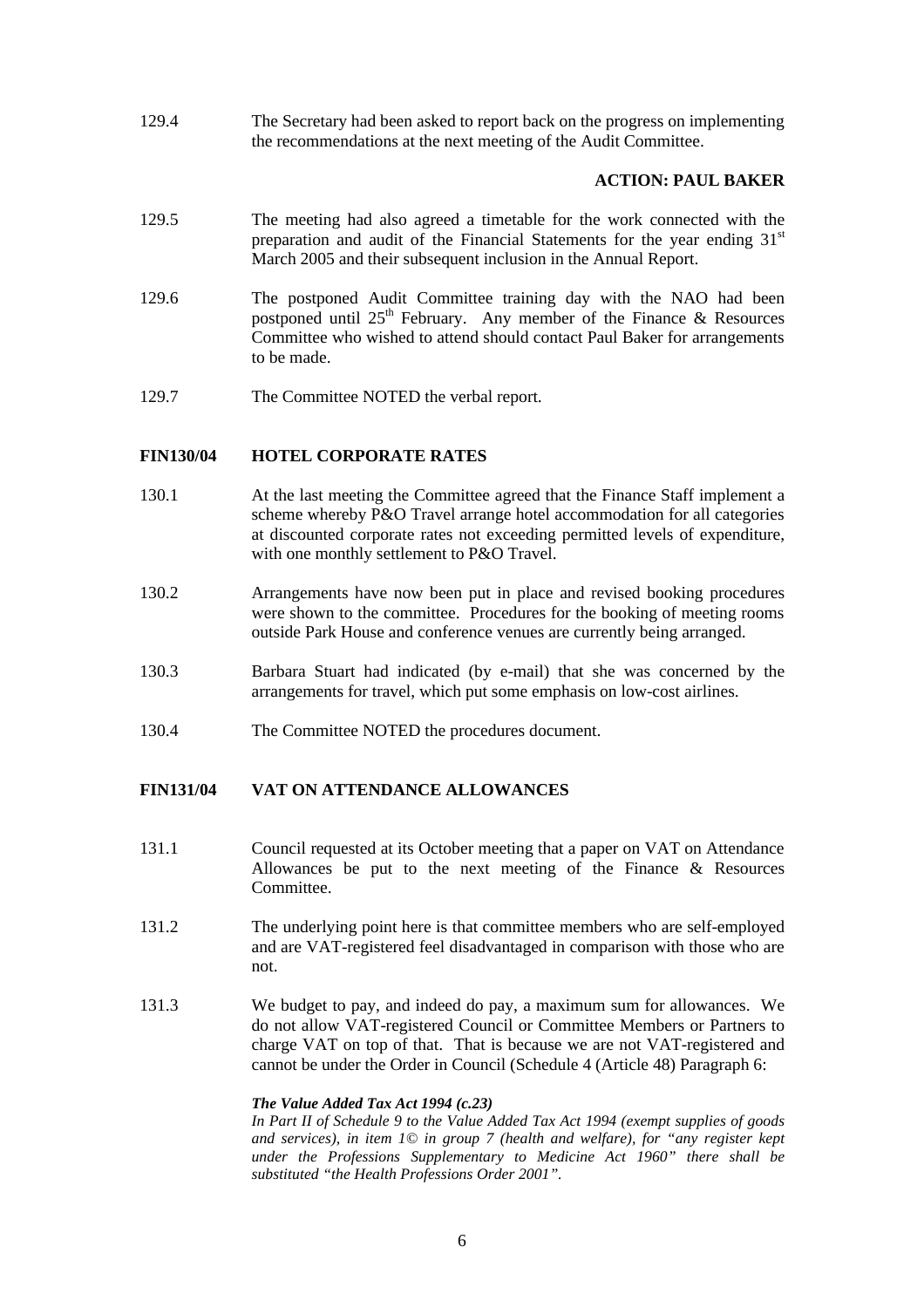- 131.4 Currently our advisors are considering whether our Council and Committee members and partners should have to account for VAT on the allowance they receive from us. There is a **small chance** that they might not have to because of our links with education.
- 131.5 The Committee NOTED the paper and gave authority for BDO Stoy Hayward to help us draft a letter to HM Customs and Excise. However they felt that thereafter no further expenditure should be incurred in this matter as personal tax matters were the concern of individuals.

# **FIN132/04 MANAGEMENT ACCOUNTS TO 30TH SEPTEMBER 2004**

- 132.1 The Committee NOTED the management accounts for the six months ended  $30<sup>th</sup>$  June which showed an operating deficit for the six months of £459,568 against a budgeted deficit of £231,938, an adverse variance of £227,630. This variance reduced to £157,722 after accounting for unbudgeted unrealised gains on investments of £37,513 and investment income £32,395 over budget.
- 132.2 The Committee expressed concerned on the figures which showed adverse departmental cost variances on Fitness to Practise (including all legal costs) of £221,684, Education and Training (including consultations) of £77,321, Administration (including building refurbishment/security) of £74,479, IT £23,811 and Registration £38,600 (net of additional income).
- 132.3 The Committee requested that an analysis of the Partners' Conference costs be produced for the next meeting.

#### **ACTION: RICHARD BALLARD**

#### **FIN133/04 MANAGEMENT ACCOUNTS TO 31st OCTOBER 2004**

- 133.1 The Committee NOTED the management accounts for the seven months ended 31<sup>st</sup> October which showed an operating deficit for the seven months of £489,432 against a budgeted deficit of £47,801, an adverse variance of £441,631. This variance reduced to £347,793 after accounting for unbudgeted unrealised gains on investments of £58,613 and investment income £35,225 over budget.
- 133.2 Whilst the operating deficit had only grown to £489,432 since September (up £29,864), October had again been a bad month, a surplus having been planned. Again it was the same departments which showed overspends.
- 133.3 The Chief Executive expressed the view that we had inadequately forecast the provision for new services such as Fitness to Practise, registration appeals, professional liaison groups and Education and Training.
- 133.4 The Chief Executive and Finance Director indicated that they were monitoring the situation closely and would cut down spending wherever possible to minimize the adverse variance. It was stressed that the organisation was still going to make a surplus but not as large as was originally forecast.